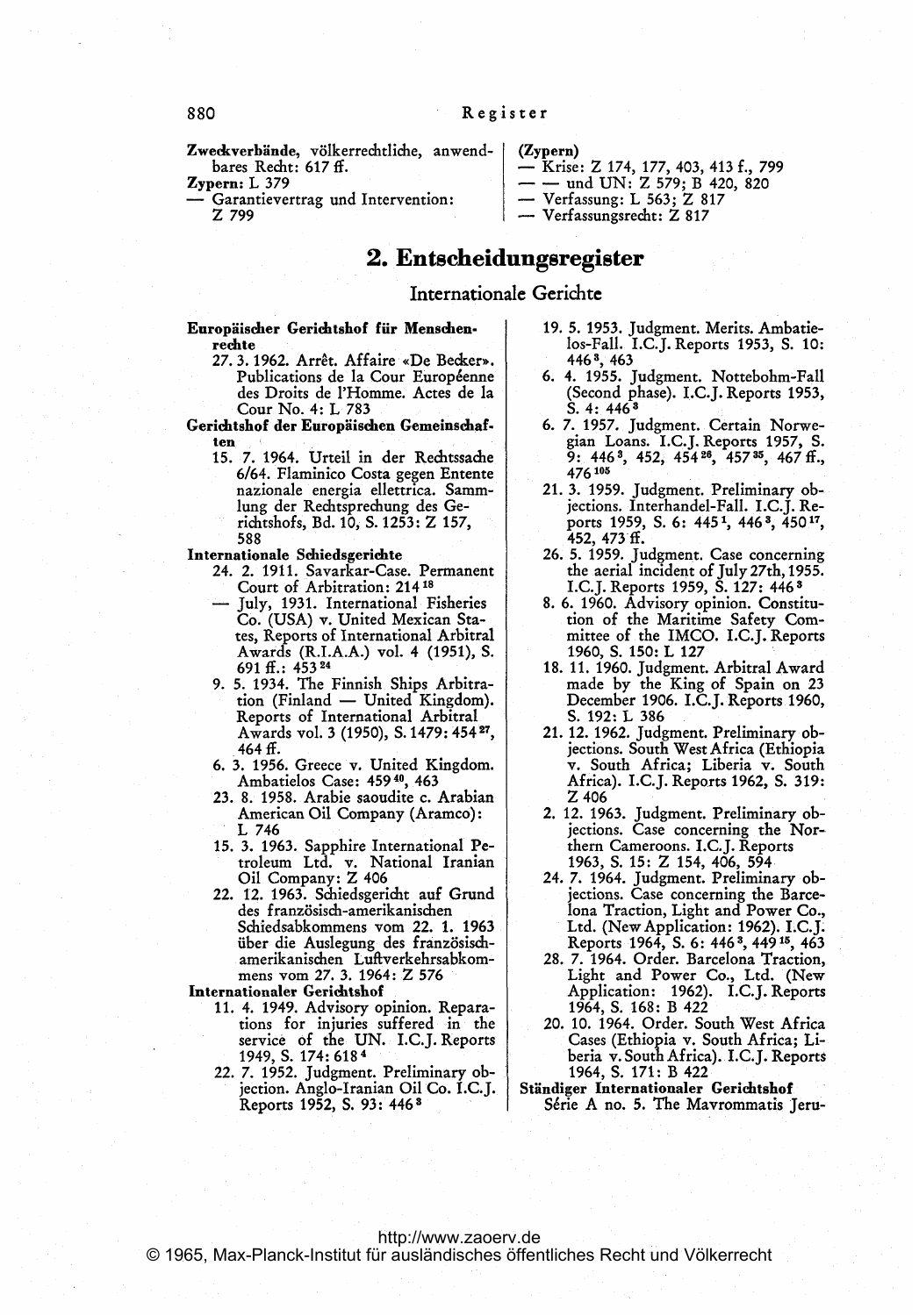#### (Ständiger Internationaler Gerichtshof) salem Concessions. Judgment. 26. 3. 1925: 4463

- Série A no. 6. Case concerning certain German interests in Polish Upper Silesia. judgment. 25. 8. 1925: 446 3, 45017., 462 f., 474 <sup>92</sup>
- Série A no. 9. Case concerning the Factory at Chorz6w (Claim for Indemnity; jurisdiction). judgment. 26. 7. 1927: 213<sup>15</sup>, 446<sup>3</sup>, 463
- Série A/B no. 52. Case concerning the Administration of the Prince of Pless. (Preliminary objection). Order. 4. 2. 1933: 4463, 463

Série A/B no. 67. The Losinger & Co.

- (Stiindiger Internationaler Gerichtshof)
	- Case. (Preliminary objection). Order. 27. 6. 1936: 446, 446 <sup>3</sup>
	- S6rie A/B no. 74. Phosphates in Morocco. (Preliminary objection). Judgment. 14. 6. 1938: 4463, 44913, 463
	- Série A/B no. 76. The Panevezys-Saldutiskis Railway-Case. Judgment. 28.<br>2. 1939: 447<sup>6</sup>, 449, 450<sup>16</sup>, 453<sup>23</sup>, 462 f.
	- Série A/B no. 77. The Electricity Company of Sofia and Bulgaria. (Preliminary objection). judgment. 4. 4. 1939: 446 3, 462 S6rie B no. 11. Polish Postal Service in
	- Danzig. Advisory Opinion. 16. 5. 1925: 65093

## Nationale Gcrichte der angelsächsischen Welt

#### British Commonwealth

- G r o ß b r i t a n n i e n Rex v. Hampden (1637) <sup>3</sup> State Tr.
	- 826: 11059 Berne City v. Bank of England
	- (1804) 9 Ves. 347: 519
	- Taylor v. Barclay (1828) 2 Sim. 213: 519
	- Rodyk v. Williamson (1834) <sup>2</sup> Ky. Ec. 9: <sup>11053</sup>
	- Cameron v. Kyte (1835) 3 Knapp.<br>332: 111<sup>69</sup>
	- Regina v. Willans (1858) 3 Ky. 16: 10841
	- In the Goods of Lao Leong An (1867) Leic. 418: 120118
	-
	- Fatimah v. Logan (1871) <sup>1</sup> Ky. 255: 10840
	- Yeap Cheah Neo v. Ong Cheng Neo (1875) L.R. 6 P.C. 381: 10841
	- The Queen v. Keyn [1876] 2 Exch. 63: 4 <sup>15</sup>
	- Khoo Tiang Bee v. Tan Beng Guat (1877) <sup>1</sup> Ky. 413: 120118
	- Musgrave v. Pulido (1879) L.R. 5 A.C. 102: 111<sup>69</sup>
	- Powell v. Apollo Candle Co. (1885) L.R. <sup>10</sup> A.C. 282: <sup>11163</sup>
	- Lee Joo Neo v. Lee Eng Swee (1887)<br>4 Ky. 325: 120<sup>118</sup>
	- Choo Ang Chee v. Neo Chan Neo (1908) 12 S.S.L.R. 120: 121 <sup>129</sup>
	- Kandasamy v. Suppiah (1919) <sup>1</sup> F.M.S.L.R. 381: 116 <sup>100</sup>
	- Cheong Thye Phin v. Tan Ali Loy [1920] A.C. 369: 121 129
	- Luther v. Sagor [1921] K.B. 456: 519
- Re Yap Kwam Seng's Will (1924) <sup>4</sup> F.M.S.L.R. 313, 316-18: 116 <sup>100</sup> In re Sim Siew Guan's Estate (1924)
- <sup>1</sup> M.L.J. 95, 96: 122 <sup>130</sup> Khoo Hooi Leong v. Khoo Hean
- Kwee (1926) A.C. 529: <sup>120118</sup>
- Mohamed Gunny v. Vadwang Kuti (1930) 7 F.M.S.L.R. 170, 171: 116 100
- Re Yeow Kian Kee's Estate (1949) 15 M.L.J. 171: 121<sup>129</sup>
- Anglo-Iranian Oil Co. v. Jaffrate (The Rose Mary Case) [1953] <sup>1</sup> W.L.R. 246: 4640
- Burmah Oil Company v. Lord Advocate, Schottischer Court of Session (Outer House) (1962) Scots Law Times 347 ff.: 735 ff.
- Burmah Oil Company v. Lord Advocate, Sdiottischer Court of Session (Inner House) (1963) Scots Law Times 261 ff.: 735 ff.
- Burmah Oil Company v. Lord Ad-vocate, H.L. [19641 2 W.L.R. 1231; [19641 2 All E.R. 348: 735 ff.; Z 576
- Zoernsch v. Waldodk [1964] 2 All E.R. 256: Z 576
- Carl-Zeiss-Stiftung v. Rayner & Kee-ler Ltd. and Others [19651 2 W.L.R. 277; [1965] <sup>1</sup> All E.R. 300: 516 ff.
- Kanada
	- Flota Maritima Browning de Cuba S.A. v. The Steamship Canadian Conqueror and other vessels [1962) Canada Law Reports, 598: Z 796

#### <http://www.zaoerv.de> © 1965, Max-Planck-Institut für ausländisches öffentliches Recht und Völkerrecht